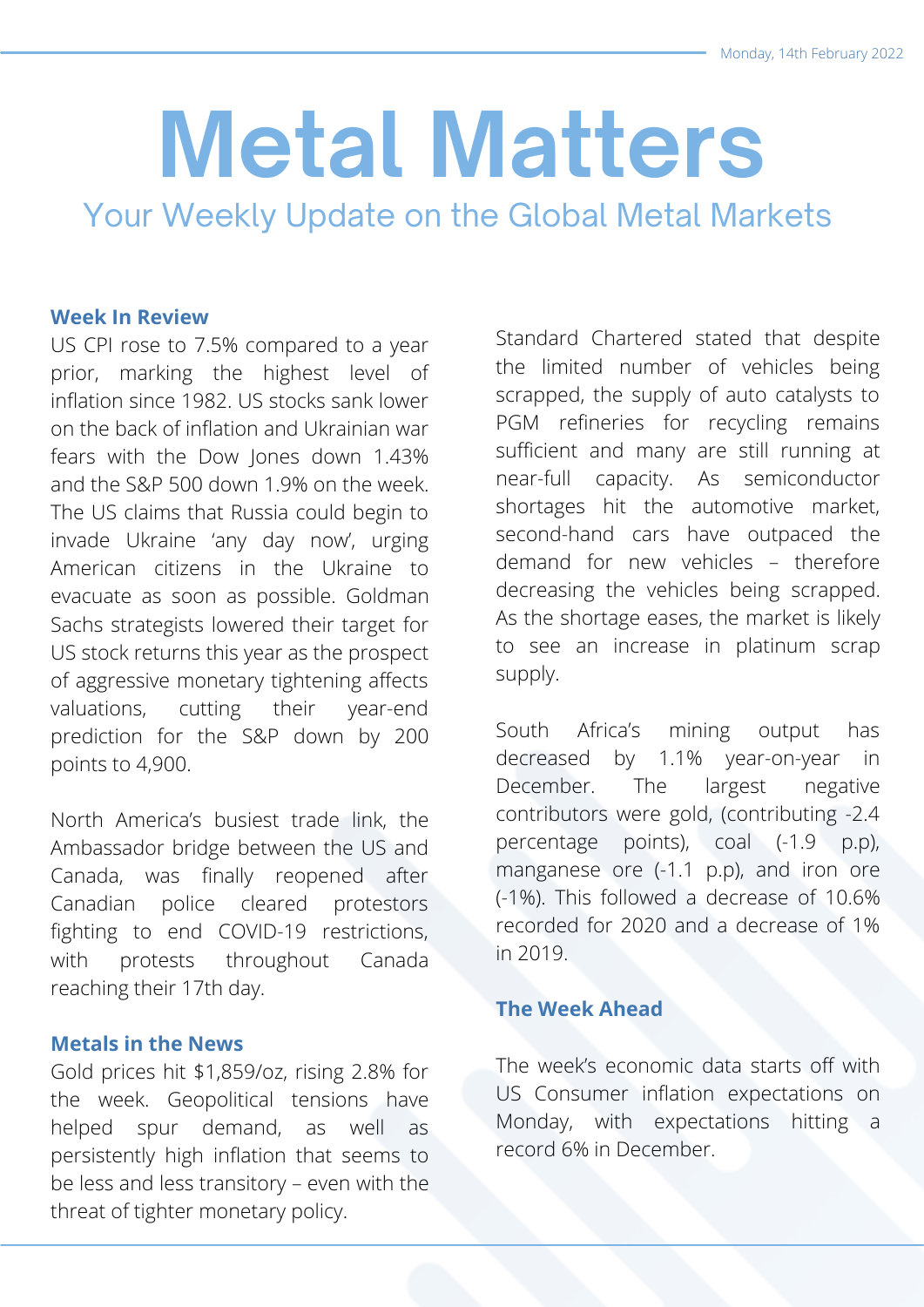The increase in CPI rate the week before has consensus estimates pegged at 6.3% as uncertainty and disagreement about future monetary policy and geopolitical tensions wreaks havoc on US consumers. The UK unemployment rate for December will be released on Tuesday, with the November rate down to 4.1%, the lowest since the three months to June 2020 and below market expectations of 4.2%. The UK will release their annual inflation rate on Wednesday, after rising 0.3% to 5.4% from November to December and rising above expectations of 5.2%. Forecasts see inflation remaining steady at 5.4%, but the steep increase in US CPI does not bode well for these expectations.

### **Graph of the Week**



Source: JPMorgan

#### **Bloomberg**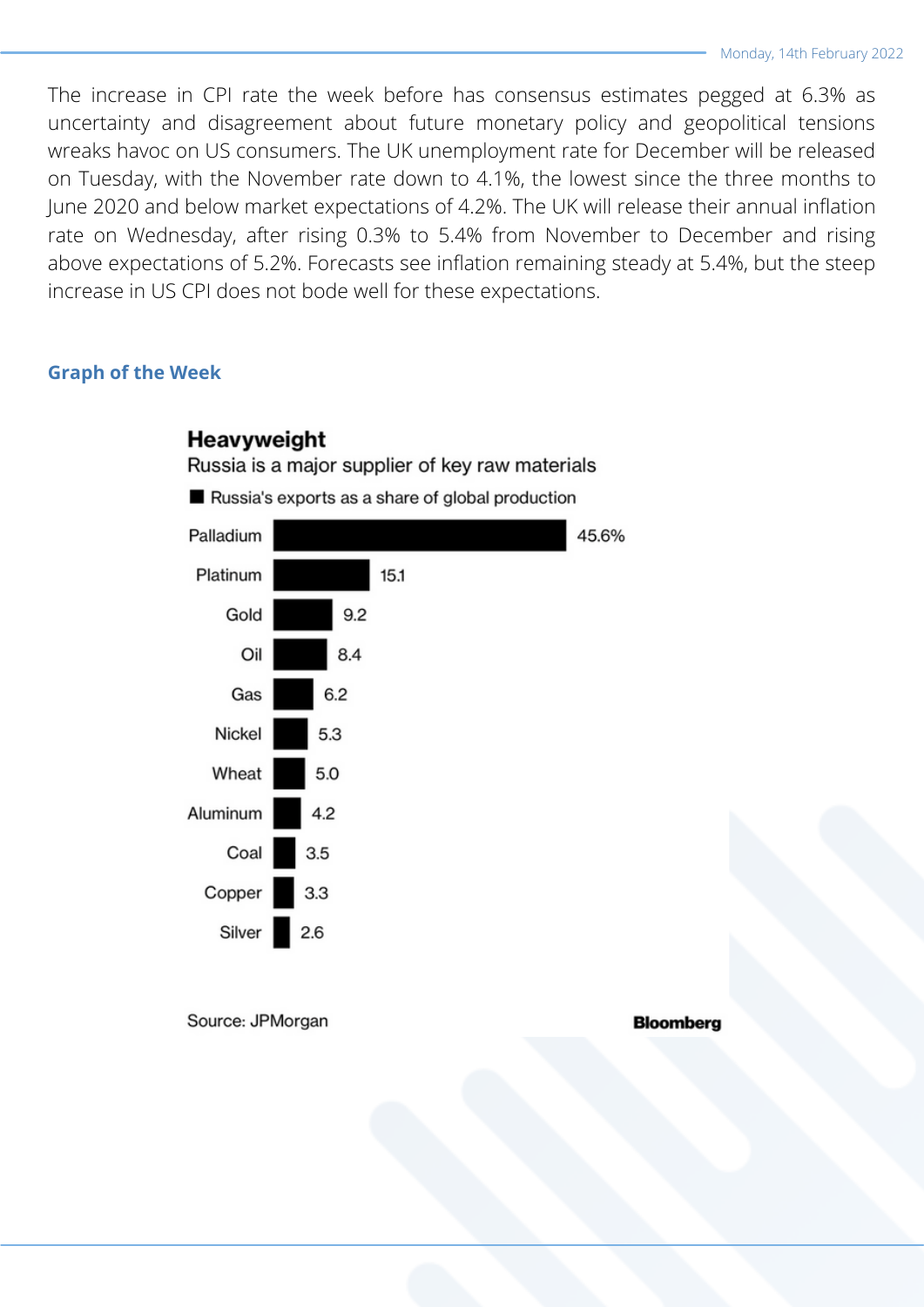# **Metals - Spot Price**

| <b>Metal</b>  | Price 14 Feb<br><b>USD</b> | <b>Weekly</b><br><b>Change %</b> | Mtd.<br><b>Change</b><br>% | Ytd.<br><b>Change</b><br>% | <b>Price vs</b><br><b>50d</b><br><b>MA</b> |
|---------------|----------------------------|----------------------------------|----------------------------|----------------------------|--------------------------------------------|
| Gold          | 1,859                      | 2.1%                             | 2.5%                       | $-2.1%$                    | 2.8%                                       |
| <b>Silver</b> | 23.6                       | 2.5%                             | $-1.3%$                    | $-10.7%$                   | 3.1%                                       |
| Platinum      | 1,031                      | 0.6%                             | 1.5%                       | $-3.9%$                    | 4.6%                                       |
| Palladium     | 2,309                      | 1.8%                             | $-6.6%$                    | $-5.7%$                    | 15.3%                                      |
| Copper        | 9,894                      | 0.9%                             | 3.8%                       | 27.7%                      | 1.8%                                       |
| <b>Nickel</b> | 23,705                     | 0.2%                             | 21.5%                      | 43.3%                      | 9.7%                                       |

Note: All performance data to Monday 14th February. Future positioning based on CFTC and SHFE data. Past performance is not an indicator of future performance and the value of an investment may fall as well as rise. Investors take on currency risk when taking unhedged exposure to commodities. Source: Bloomberg, NTree International

# **GPF ETC Listings**

|                                   |              |                    |            | <b>Exchange listings and trading currencies</b> |            |                              |                |                             |         |                             |                   |           |
|-----------------------------------|--------------|--------------------|------------|-------------------------------------------------|------------|------------------------------|----------------|-----------------------------|---------|-----------------------------|-------------------|-----------|
|                                   |              |                    |            | <b>Xetra</b>                                    |            | <b>London Stock Exchange</b> |                |                             |         | <b>Borsa Italiana</b>       | <b>SIX</b>        |           |
| <b>Name</b>                       | <b>ISIN</b>  | <b>Base</b><br>Ccy | <b>TER</b> | <b>Ticker EUR</b>                               | <b>WKN</b> | <b>Ticker</b><br><b>USD</b>  | Sedol          | <b>Ticker</b><br><b>GBX</b> | Sedol   | <b>Ticker</b><br><b>EUR</b> | <b>Ticker CHF</b> | Valor     |
| <b>GPF Physical Copper ETC</b>    | XS2314659447 | USD                | 0.85%      | OIIE                                            | A3GQ0Q     | TCOP                         | BMYLVM1        | TCUS                        | BMYLVLO | TCOP                        | TCOP              | 112161508 |
| <b>GPP Physical Nickel ETC</b>    | XS2314660700 | <b>USD</b>         | 0.75%      | OIIF                                            | A3GQ0R     | <b>TNIK</b>                  | BMYLVQ5        | <b>TNIS</b>                 | BMYLVN2 | <b>TNIK</b>                 | <b>TNIK</b>       | 112161525 |
| <b>GPF Physical Gold ETC</b>      | XS2265368097 | <b>USD</b>         | 0.12%      | OIIA                                            | A3GNPX     | TGLD                         | <b>BMYCKG1</b> | TAUS                        | BKQMVS4 | TGLD                        | TGLD              | 58961848  |
| <b>GPF Physical Silver ETC</b>    | XS2265369574 | <b>USD</b>         | 0.20%      | OIIB                                            | A3GNPO     | <b>TSLV</b>                  | BMYCKH2        | <b>TAGS</b>                 | BKQMVT5 | <b>TSLV</b>                 | <b>TSLV</b>       | 58847211  |
| <b>GPF Physical Palladium ETC</b> | XS2265370234 | USD                | 0.20%      | OIID                                            | A3GNPY     | TPAL                         | <b>BMYCKK5</b> | <b>TPDS</b>                 | BKQMVZ1 | TPAL                        | TPAL              | 58847495  |
| <b>GPF Physical Platinum ETC</b>  | XS2265369731 | <b>USD</b>         | 0.20%      | OIIC                                            | A3GNPZ     | <b>TPLT</b>                  | BMYKCKJ4       | <b>TPTS</b>                 | BKQMW03 | <b>TPLT</b>                 | <b>TPLT</b>       | 58847471  |

#### **Trading AP: Flow Traders MM: GHCO, Peel Hunt, Winterflood**